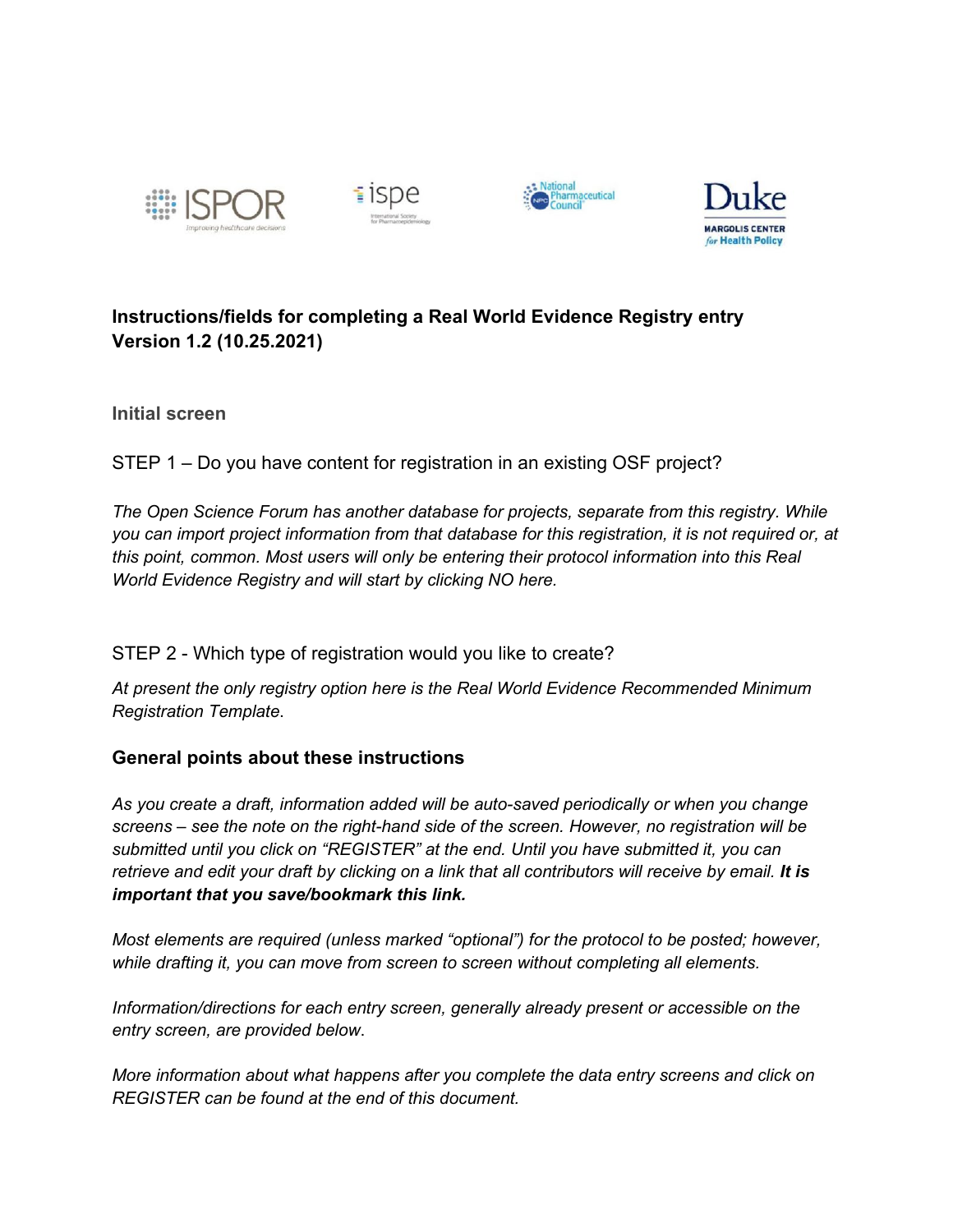*Much more information about the registration process can be found by clicking on the HELP tab at the top of the screen.*

# **Entry Screens**

## Registration Metadata

- 1. Title
	- 1.1. Provide the working title of your study. It may be the same title that you submit for publication of your final manuscript, but it is not a requirement.
	- 1.2. **Example**: Effect of sugar on brownie tastiness.
	- 1.3. **More info**: The title should be a specific and informative description of a project. Vague titles such as 'Fruit fly preregistration plan' are not appropriate.
- 2. Description
	- 2.1. Please give a brief description of your study, including some background, the purpose of the of the study, or broad research questions.
	- 2.2. **Example**: Though there is strong evidence to suggest that sugar affects taste preferences, the effect has never been demonstrated in brownies. Therefore, we will measure taste preference for four different levels of sugar concentration in a standard brownie recipe to determine if the effect exists in this pastry.
	- 2.3. **More info**: The description should be no longer than the length of an abstract. It can give some context for the proposed study, but great detail is not needed here for your preregistration.

## 3. Contributors

- 3.1 You can add contributors by clicking on the "+" button.
- 3.2 You can edit contributor information by clicking on the contributor name.
- 3.3 Administrators have the same functions as Read and Read+Write as well as the added functions listed below:
	- o create view-only links for the project or registration
	- $\circ$  make a project private or public
	- $\circ$  delete the project
	- $\circ$  create a preprint from the project
	- $\circ$  register the project
	- $\circ$  view and edit draft registrations
	- o end a registration's embargo
	- $\circ$  add and remove institutional affiliations to the project or registration
- 4. Category

4.1 Choose from the dropdown list. It is expected that "Analysis" will be most often chosen for this registry, but other choices are possible.

5. Affiliation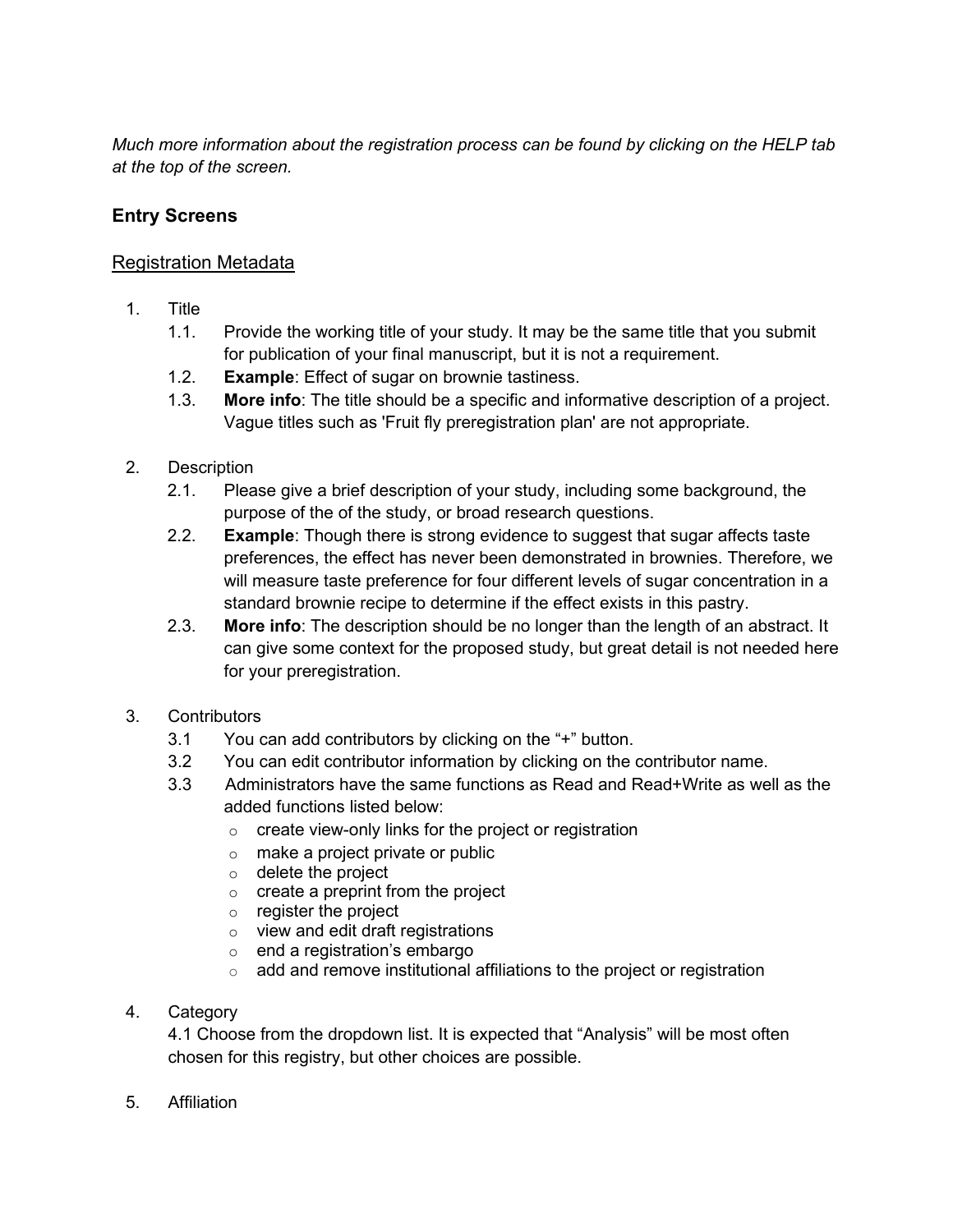- 5.1. This can be added by editing your profile on OSF.
- 6. License

6.1 The two Content license types available for this registry are CC0 1.0 Universal and CC-By Attribution 4.0 International. These licenses apply to the information you enter in this registry. For more information about these licenses please click on "License FAQ", "article on licenses" or go to<https://creativecommons.org/licenses/> , or https://en.wikipedia.org/wiki/Creative Commons license for information specific to these two Creative Commons (CC) licenses.

- 7. Subjects
	- 7.1 Please check the boxes for appropriate subjects
- 8. Tags (optional)
	- 8.1 Please type in appropriate tags.
	- 8.2 Examples: (to be added)

Click on NEXT when you have finished this Registration Metadata screen

#### Administrative Information

*Directions and examples for each item are shown on the page and reproduced below.*

- 9. Research Question
	- 9.1. Description: The research question is essential to guide the research project and should pinpoint exactly what you are attempting to evaluate. For hypothesis evaluating treatment effect or comparative effectiveness research the question should include the population of interest, exposure, comparator and outcome(s) to be evaluated.
	- 9.2. Examples: Does in-hospital zxxxxxnib improve pulmonary function compared to yxxxxxnib in patients treated with high-dose corticosteroids for moderate to severe SARS-CoV-2 pneumonia? What are the comparative risks for stroke or major bleeding in patients with non-valvular atrial fibrillation who initiate anticoagulant X versus anticoagulant Y?
- 10. Funding Source
	- 10.1. Description: Please include grant numbers and funding source, or company name
	- 10.2. Examples: Grant number: XYZ9999 source: PCORI, OR company: AbbPfir BioPharmaceutical
- 11. Data Source(s)
	- 11.1. Description: Please list the databases or other source of data for this secondary data use study
	- 11.2. Examples: IBM Marketscan Claims and Encounters Database; Clinical Practice Research Datalink (CPRD)
- 12. Study period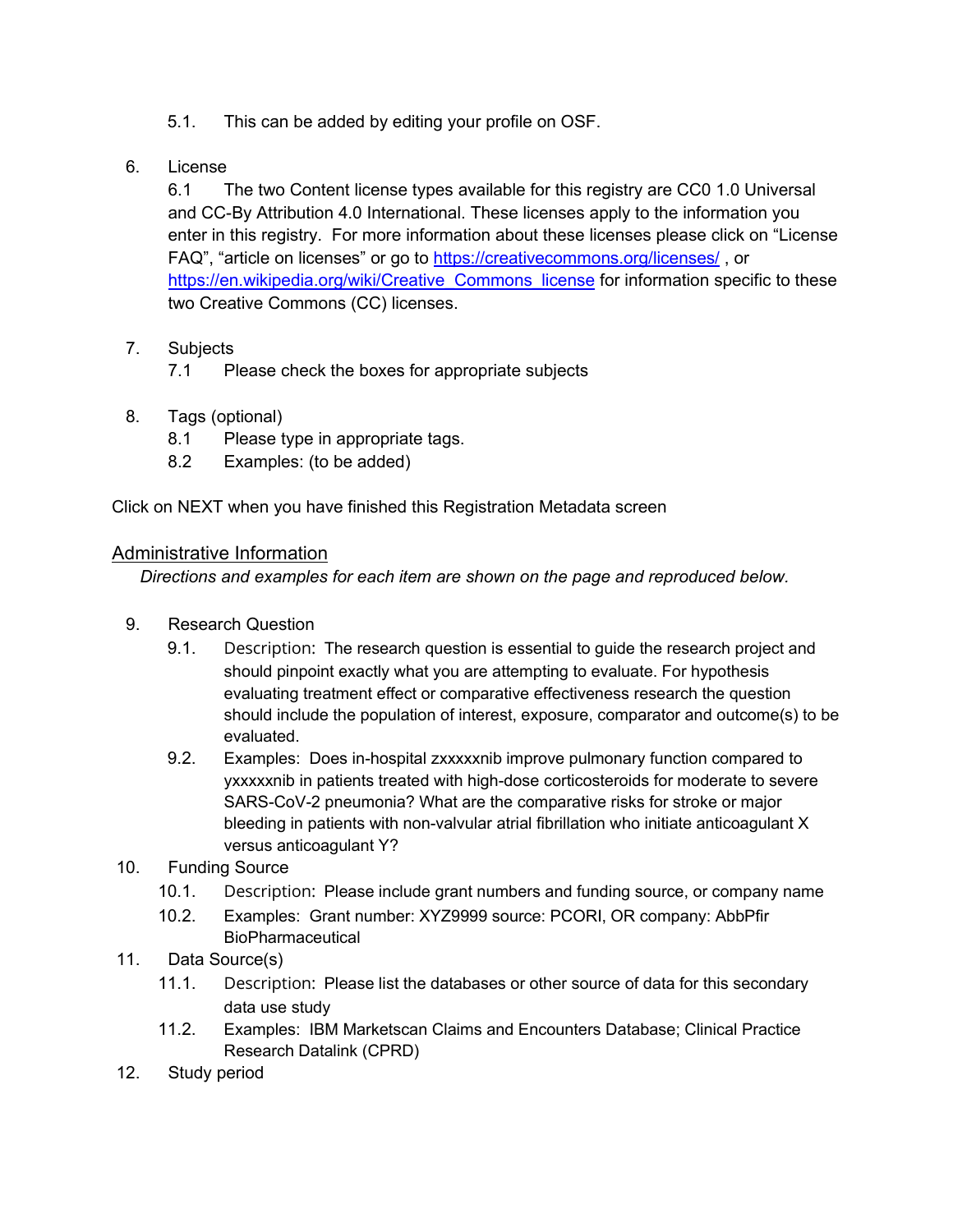- 12.1. Description: The calendar time boundaries for data used to create the analyzed study data set, including exposures, inclusion and exclusion criteria, covariates, outcome, and follow-up. This is the full window of data observation – from the date of the earliest data point to the date of the last data point, across all subjects.
- 12.2. Example: 01/15/2010 to 09/22/2019 (can include a future date as well)

Click on NEXT when you have finished this Administrative Information screen

#### Summary Design and Summary Specifications

- 13. Study Design
	- 13.1. Description: Options are cohort, case-control, self-controlled (eg, pre-post), cross-sectional, quasi-experimental, other (with explanation)
	- 13.2. Example: Cohort designs A study design in which groups defined by a characteristic, risk factor or exposure are identified and followed for a defined period of time with subsequent evaluations of the outcome(s) of interest. Cohort studies are conducted to determine the magnitude of treatment associations with the outcome. Within cohorts, one can apply sampling designs that oversample patient according to certain study parameters to increase study efficiency: casecontrol sampling identifies patients according to their outcome status; casecohort sampling identifies patients according to exposure status and preexposure patient characteristics; and two-stage sampling which does both. The efficiency gain with cohort sampling approaches is most relevant if some information critical to the study is difficult or costly to acquire. The family of selfcontrolled designs use an individual's experience at different times as their own control. We differentiate self-controlled designs by how patients are selected into the study, or the indexing event. The case-crossover design is indexed by the study outcome, while the self-controlled case series is typically exposureindexed. Quasi-experimental: research that resembles experimental research but is not true experimental research. Often but not always a cohort design, it also involves a condition or analytical technique that proxies randomization of treatment assignment to some degree but is not true randomization.
- 14. Study Population
	- 14.1. Description: The population under evaluation in the study
	- 14.2. Example: Adults with sleep disordered breathing
- 15. Cohort Entry (index) date
	- 15.1. Description: The cohort entry date could also be referred to as the 'index' date. This is the date from which the cohorts will be followed forward in time in the data set. This could be the first date of drug initiation or first prescription fill date, or the date of diagnosis of the disease of interest or perhaps the date of disease progression.
	- 15.2. Example: The cohort entry date was defined by new initiation of SLEEPINATOR – XR (intervention) or melatonin (comparator).
- 16. Specific Inclusion Criteria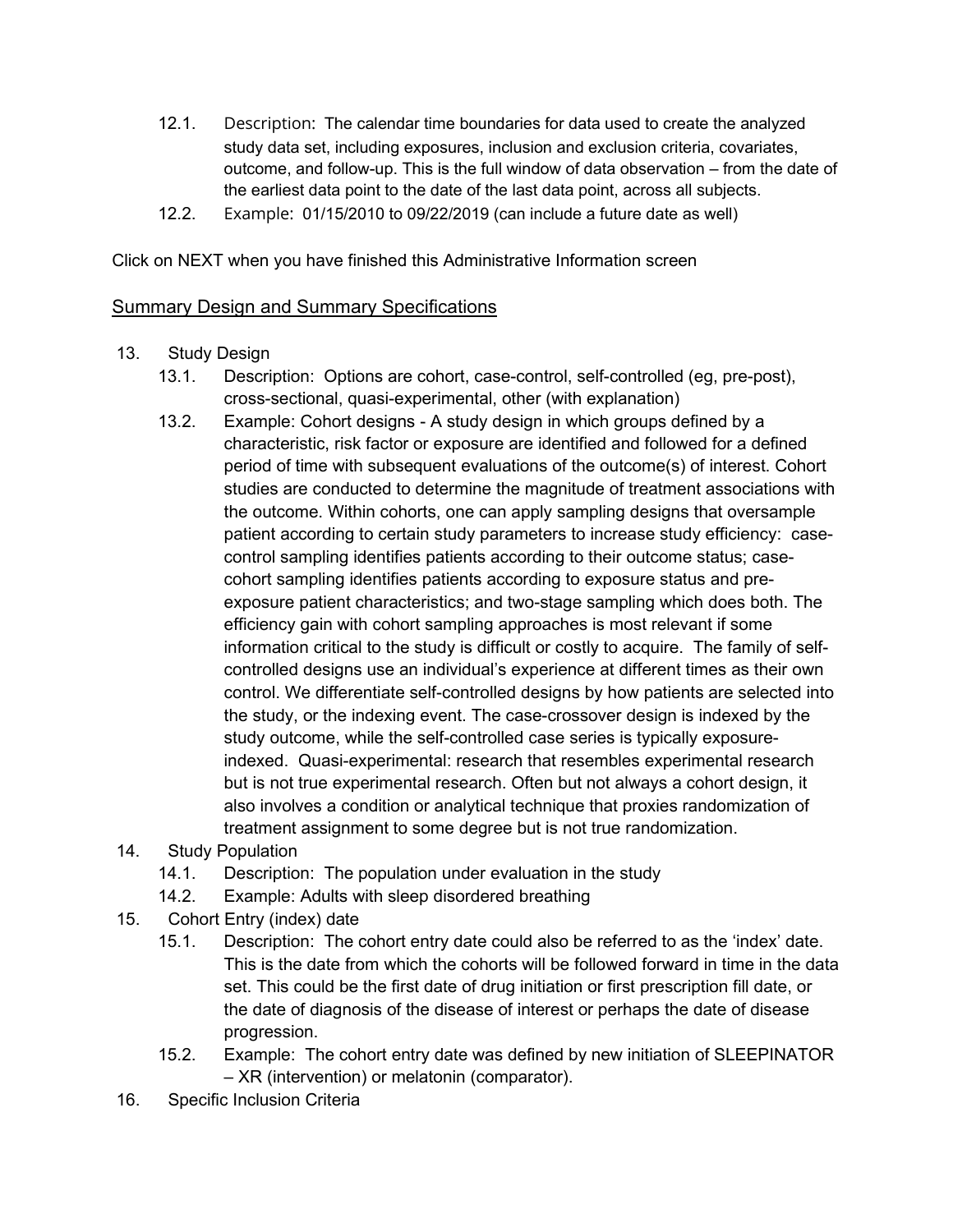- 16.1. Description: A description of how exactly patients enter the study
- 16.2. Example: A prior diagnosis of condition X
- 17. Specific Exclusion Criteria
	- 17.1. Description: The population that you want to leave OUT of the study
	- 17.2. Example: Adults with previous sleep disordered breathing-related surgery; Patients under 18 years of age
- 18. Intervention
	- 18.1. Description: The intervention or approach you are evaluating
	- 18.2. Example: SLEEPINATOR XR (oral formulation)
- 19. Comparator
	- 19.1. Description: The approach you're comparing the intervention to. The comparator could be a placebo or a control group, but often it is a different type of medical treatment or the usual form of care
	- 19.2. Example: Melatonin
- 20. Outcomes
	- 20.1. Description: Variables that are monitored during a study to document the impact that a given intervention has on the health of a given population.
	- 20.2. Example: Hospitalization for injury based on a fall, acceptance of CPAP treatment, adherence to CPAP treatment, change in functional status or quality of life. Adverse effects or complications related to the use of SLEEPINATOR – XR and Melatonin.
- 21. Patient Characteristics to be used in the analysis
	- 21.1. Description: To improve explanatory power, one may want to model preexposure patient characteristics that are risk factors for the study outcome. To reduce confounding in the absence of baseline randomization one may want to adjust for patient characteristics that are also associated exposure.
	- 21.2. Example: Age, sex, pre-existing dementia, BMI, Hb A1c measurement, …..
- 22. Patient Subgroups
	- 22.1. Description: A subset of subjects from the overall study population defined by a variable (age or a certain co-morbidity) based on a reasonable supposition that one group or another might have a different response or outcome.
	- 22.2. Example: Age >65; patients with low density lipoproteins (LDL) > 200 mg/dl

Click on NEXT when you have finished this Summary Design and Specifications screen

## Key Elements of Evaluation Period

- 23. Follow-up Definition
	- 23.1. Description: The text definition of the full follow-up window inclusive of treatment for both intervention and comparator.
	- 23.2. Example: Day 1 (fill date) through 100 days, the last day of the study period, death, or disenrollment.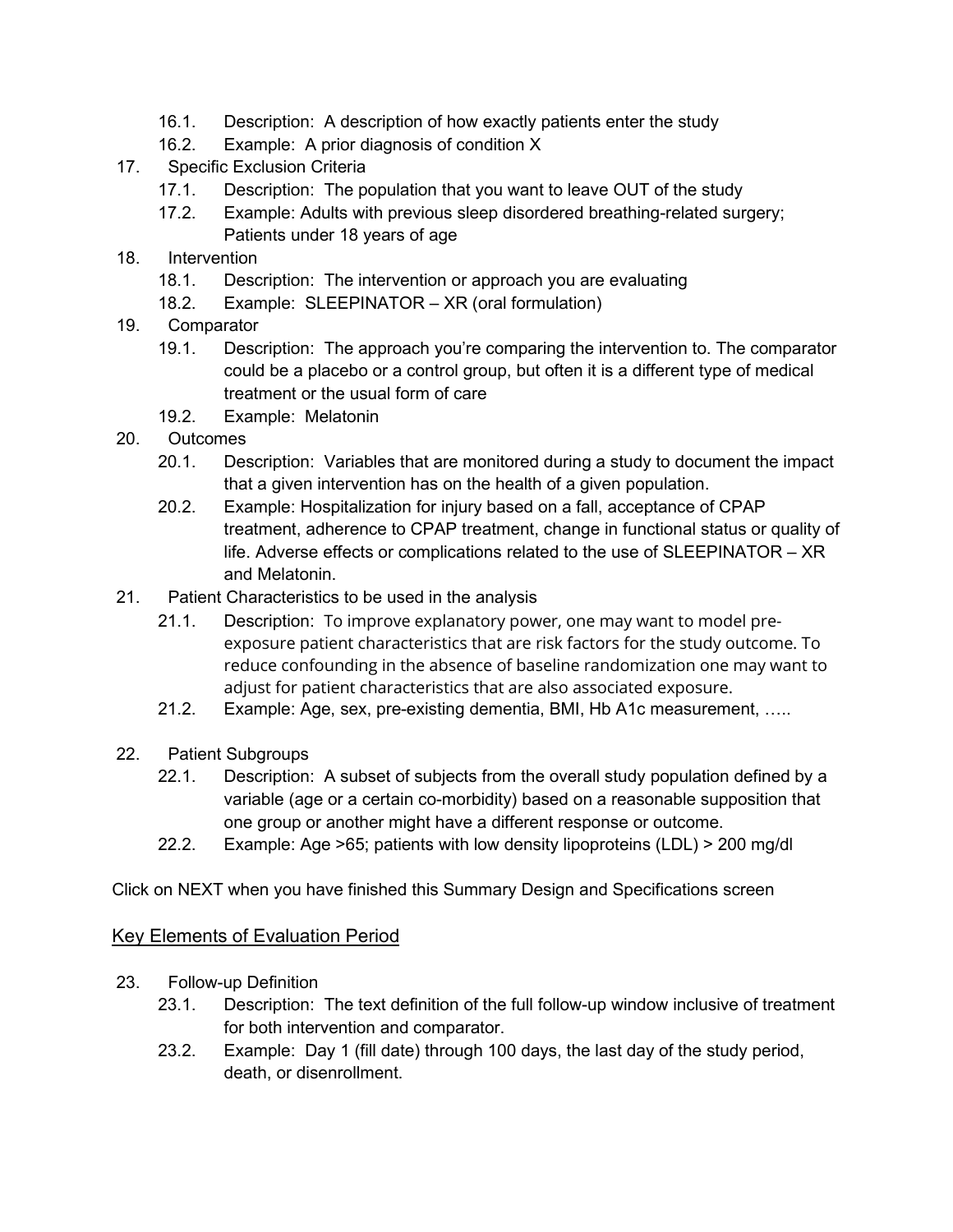Click on NEXT when you have finished this Key Elements of Evaluation Period screen

# Data Handling Attestation at Time of Registration

- 24. Data handling attestation at time of registration
	- 24.1. Please choose the one best short description that best reflects the amount of data handling that you have had up until the date of registration for this study. Options are:
		- No data handling at this point
		- Acquired access to the source data
		- Conducted feasibility counts
		- Created an analytic dataset for the study population of interest
		- Conducted preliminary analyses, including descriptive statistics and observation of data distributions – but no analyses of association between treatment and outcome
		- Study analysis is progress
		- Statistical comparisons completed
	- 24.2. Example: If you have looked at the data to determine whether there are enough adults with sleep disordered breathing to at least satisfy requirements for your sample size, you should choose option 3 –conducted feasibility counts.
- 25. Data handling
	- 25.1. (Optional) Clarify the description chosen for data handling.

Click on NEXT when you have finished this Data Handling Attestation screen

## Protocol Document

- 26. Upload protocol document
	- 26.1. You may attach up to 5 file(s) to this question. You may attach files that you already have in OSF Storage in this project or upload (drag and drop) a new file from your computer. Uploaded files will automatically be added to this project so that they can be registered. To attach files from other components or an add-on, first add them to this project.

Files cannot total over 5GB in size.

Uploaded files will automatically be archived in this registration. They will also be added to a related project that will be created for this registration.

Click on REVIEW when you have finished this Data Handling Attestation screen

Click on REGISTER when you have completed all required fields and are ready for this protocol to be reviewed for posting.